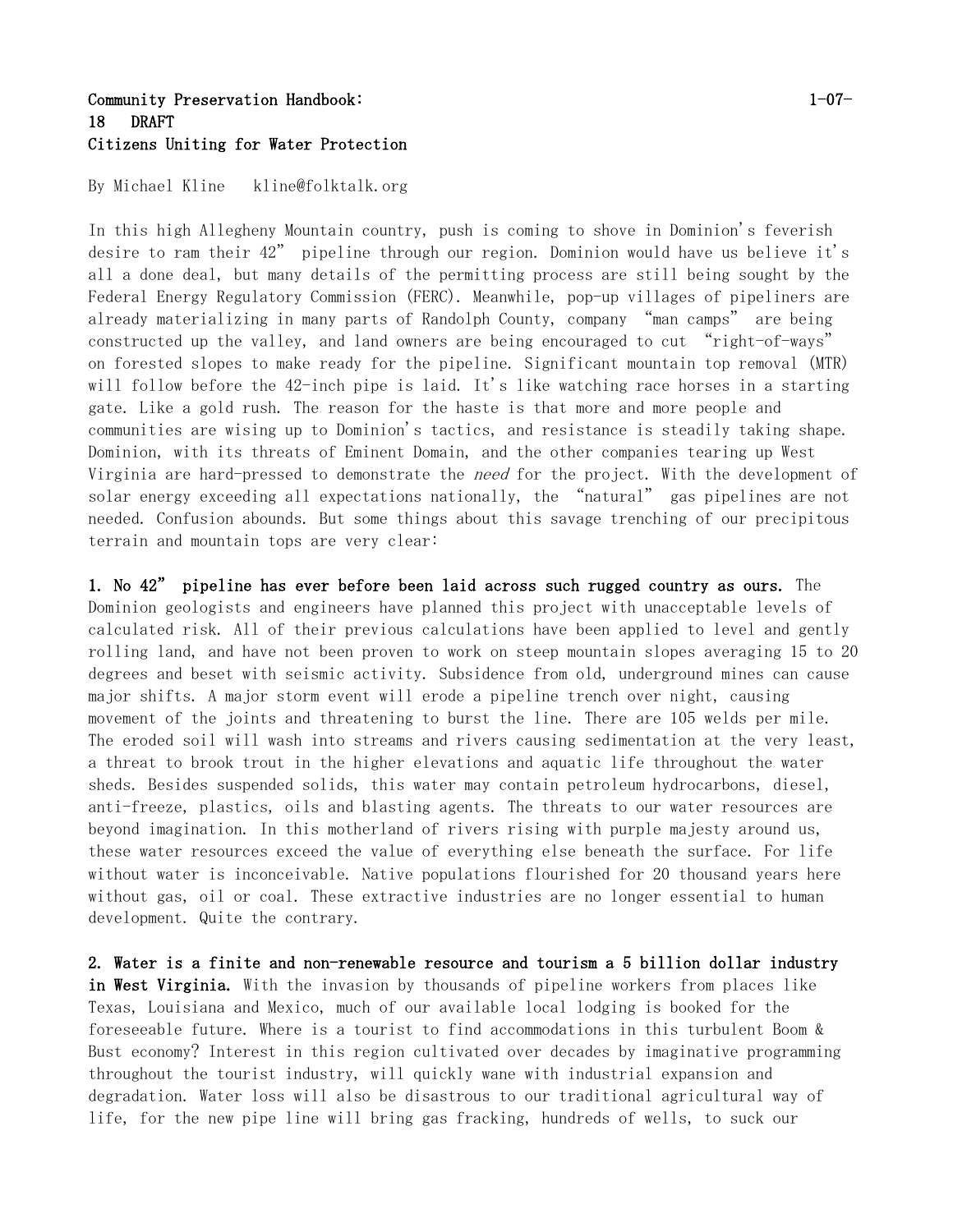streams and rivers dry, turn our pastures brown, and deplete our food chain of animal products, from meat to cheese. And our fledgeling beer producers, without pure water, will be hung out to dry.

3. Explosions and chemical spills can shut us down forever. These catastrophes have already brought grief and illness to numerous communities throughout the region where air and water have been compromised by industrial "accidents." Dominion itself has a shabby safety record due to poor design and hasty construction. From cancer to birth defects, these predictable mishaps have ravaged the public health and wellness of rural communities plagued by natural gas development and transmission. Corporate violence to our air and water has been linked with epidemic opioid addiction. Imagine our despair. A 42" pipeline carrying 1.5 billion cubic feet of flammable, fracked gas per day at 1440 pounds per square inch has a blast radius of 3600 feet in all directions in which everything would be vaporized and burnt to a crisp. Dominion's Atlantic Coast Pipeline is mapped to lay less than 2600 feet from the Buchannon-Upshur High School and only 1200 feet from the nearby State Police Barracks. This callous disregard for human life is criminal, and could only be endorsed by a county commission bought and paid for by Dominion. In West Virginia extractive industry has always had it's way with our politicians. Extractive corporations have been quick to designate West Virginia as a sacrifice zone for the energy needs of the rest of the country. From our U.S. senators and congressional delegation and our own legislative branch to our county commissioners, West Virginia's leaders have accommodated these reckless developments all along.

4. Roads blocked during construction phase could hinder the flow of traffic, cutting off residents and pipeline workers from emergency services. With 125–150 truck trips a day, how could we begin to enforce weight limits on our secondary roads and bridges. Dominion has never paid its way on road use and damages to the local infrastructure. And consider how indefensible this toxic, explosive pipeline is and will remain, should it be built through this rugged region over popular objection. The 150 foot wide, 556-mile long corridor is visible from space and serves as a convenient terrorist target. It's a recipe for a future ruled by unrelenting fear and trembling.

5. This Atlantic Coast Pipeline is of no benefit to West Virginians. If gas is extracted from West Virginia for export to China, as Dominion intends, we soon will have none left for our own future. How long then until the dollar becomes the yen? Local job opportunities will be scant and temporary. The high-paying, skilled jobs will go to to trained and loyal professionals who travel with the company from site to site living in company man-camps and pop-up villages. And we're saddled with the final cost of the project. Meanwhile we sit here digesting the lies and litany from our political leaders about jobs, jobs, jobs, when we still can't find one. Our jobs will come with wider acceptance of renewable energy, and an emerging economy based on adapting what we know how to do better than anyone else: be energy producers—this time from renewable sources.

6. The pipeline crew people must remain in our prayers and though we despise their activity, we fear for their lives and families back home. We wish they would return safely to their families back home and hold their children who love and miss them. In a profit hungry economy those human longings are never taken into consideration. Here's some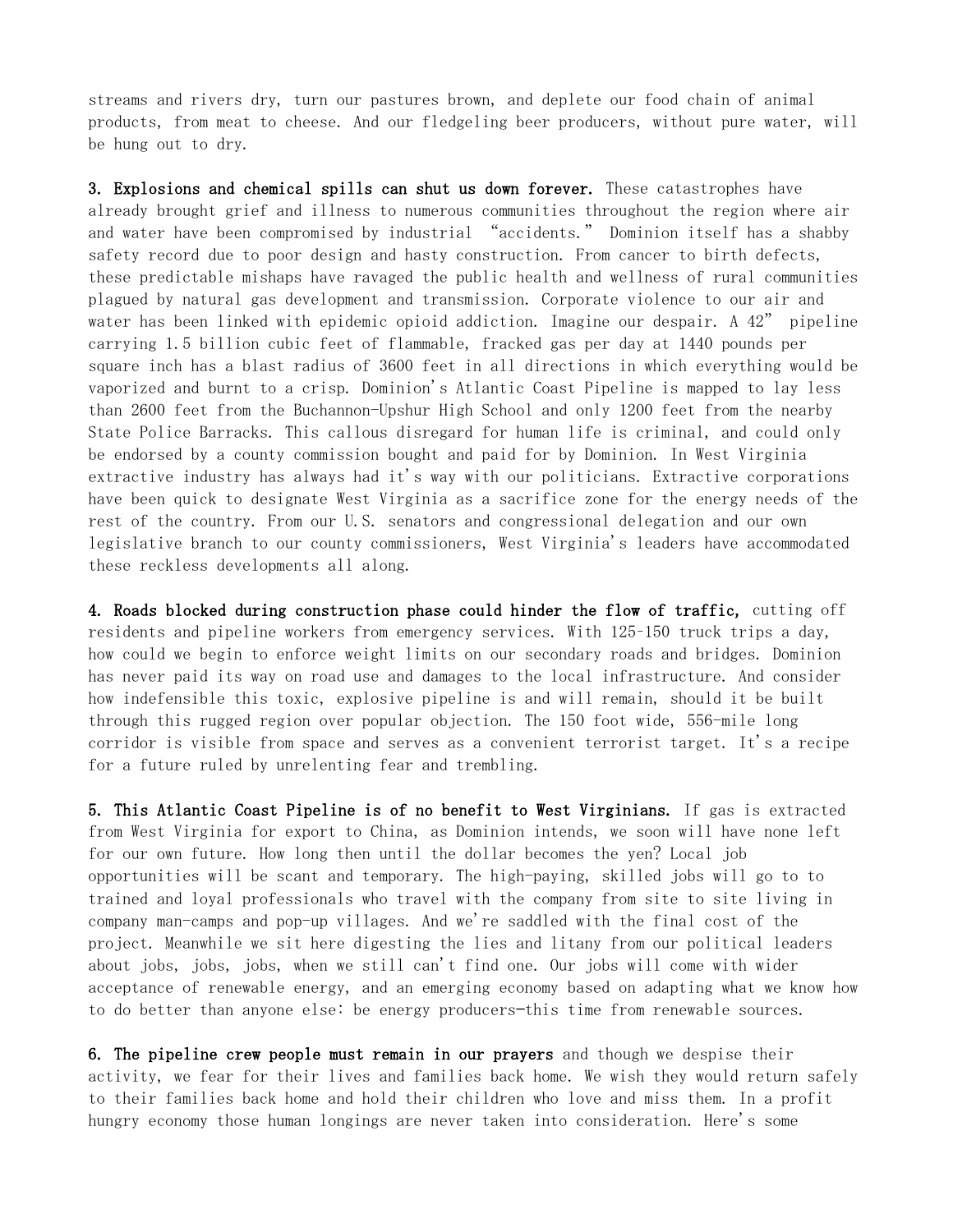## breaking news as of this 12-29-17 writing, from Mark West:

At approximately 1 p.m. (Thursday, 12-28-17), while installing new pipe on a right of way in Ohio County, West Virginia, a subcontractor was fatally injured. Federal and state regulatory agencies have been contacted. Work on this project was immediately suspended and MarkWest issued a safety stand-down on all similar work sites across the ti-state region while we thoroughly investigate this tragic event. Our thoughts and prayers are with the family, friends and co-workers of the deceased.

*"Oh take back your flowers, don't you sing no sad song. The die has been cast now and a good man is gone"*

*–* Hazel Dickens, from "Black Lung"

7. The "trickle down" economy under President Reagan didn't work for poor and working people then. With corporate lobbying in the early 1980s, the monumental transfer of wealth easily slid into the clutches of the wealthy. Rich people, sadly, are mostly not interested in reinvesting in ways that strengthen and affirm local communities. And as alien corporate land grabbing expands in West Virginia, working people are forced to leave in search of work elsewhere, creating boom-and-bust economies in our towns and leaving our forest lands and water compromised, our wells poisoned or dry. Trickle down didn't work under Reagan and this grab-all "Tax Reform" just passed with corporate funding by our greedy " trickle-down" Congress will put  $all$  of our schools on the auction block. Ten thousand West Virginians have left the state in the past 18 months. The corporate thrust is to depopulate the region so they can have at what's left. Take it down to the nub. This pipeline isn't just an inconvenience and a smudge on our environment. It's a calculated assault on our most precious resource: without water we will parish and our bones will bleach on poisoned, arid land. Just ask the 300,000 people of the Kanawha River Valley and beyond about industrial water poisoning. "Accidents will happen," is no longer an acceptable explanation.

"Come people, gather round, we can figure this out We must shut her down, without a doubt. Pure mountain water, our dearest resource, Don't stand a chance against this killing force.

"There's mean things happening in this land. It's time for us to take a stand." -– Michael Kline from "Dominion Pipeline

Blues"

8. Where's the Plan? Administrative agencies in Randolph County, from the County Commission to the Elkins City Council, have yet to come up with a comprehensive emergency plan on how to respond to these various threats to our health and well-being. We want to work with all the appropriate agencies to deal effectively with waste water, solid waste disposal in temporary worker communities and camp grounds, impacts to our watersheds, storm-water runoff, and impacts to our secondary roads and bridges, to name a few of the current concerns.